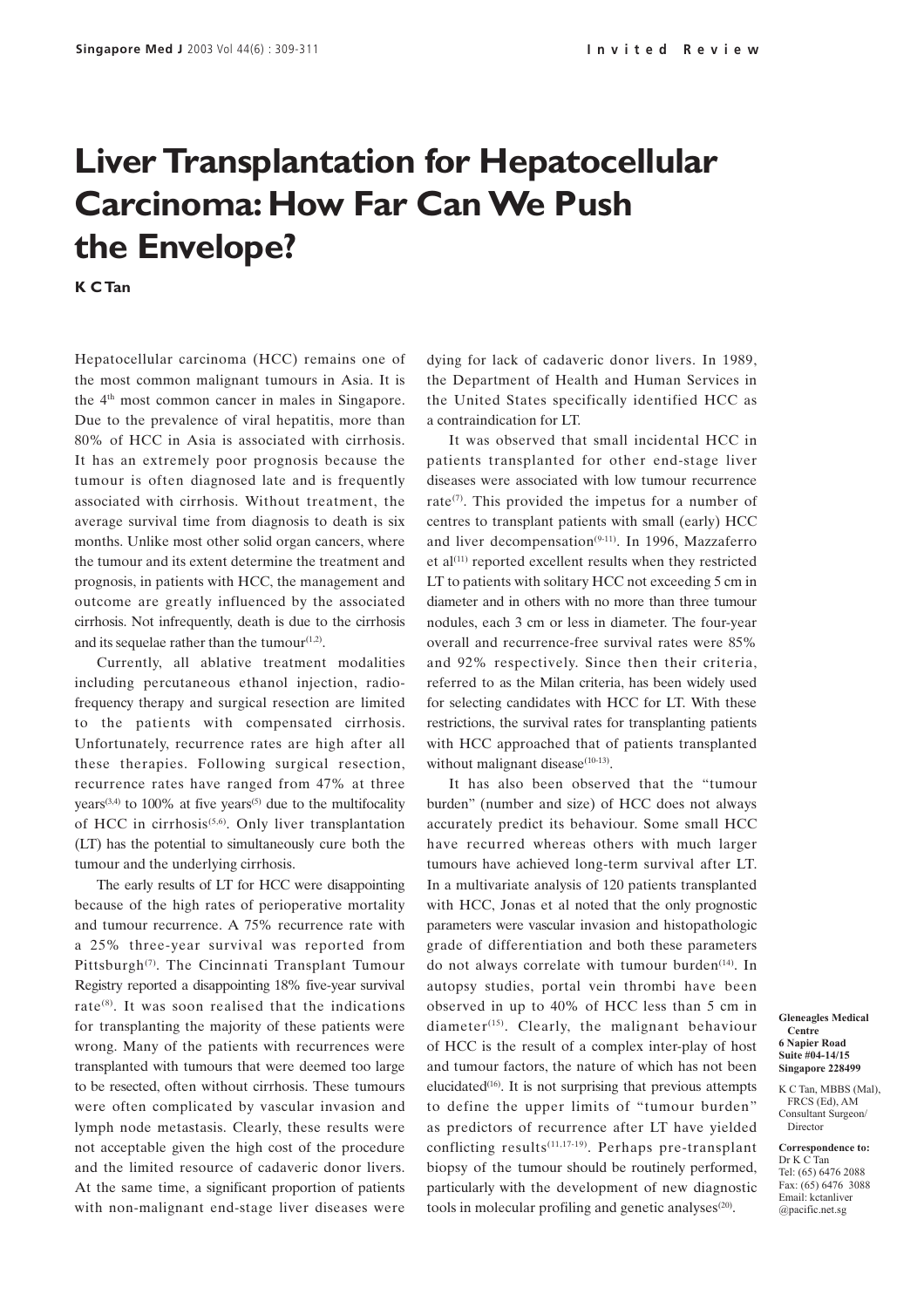Recently, there have been a number of reports suggesting that perhaps the Milan criteria might be too stringent. In a series of 70 consecutive patients where tumour size limits were expanded beyond the Milan criteria, Yao et al observed that the survival rates after LT were not adversely affected $(19)$ . In their so called UCSF criteria, patients with solitary HCC up to 6.5 cm and others with up to three tumour nodules, with the largest <4.5 cm and total tumour diameter <8 cm were transplanted. They achieved survival rates of 90% and 75.2% at one and five years respectively. In their series, by expanding the Milan criteria for transplanting patients with HCC, an additional 23% of patients were transplanted with excellent outcome.

In a retrospective analysis of 403 patients with HCC transplanted in Pittsburgh, Fung et al found that if the Milan criteria had been used, 37% of their patients would be denied LT of which almost half did not suffer tumour recurrence<sup>(21)</sup>. Even if the more liberal UCSF criteria had been used, 32.6% of the patients would have been denied LT for which in 45.3% the tumour did not recur. It is clear that our current criteria for transplanting patients with HCC are from satisfactory. In our zeal of trying to avoid "wasting" a cadaveric donor liver on a patient who may ultimately suffer tumour recurrence, we could be denying a significant proportion of our patients the benefit of a life saving procedure.

The success of LT for patients with HCC complicated with cirrhosis and the lack of a feasible alternative, have resulted in an ever expanding pool of such candidates on the wait list for a cadaveric donor liver. Currently the average waiting period for most blood types in the West is more than a  $year<sup>(19)</sup>$ . Given the rapid progression of HCC and the long waiting period for a suitable donor liver, many initial candidates will become ineligible "drop-outs" for  $LT^{(22,23)}$ . As such, patients with HCC have been offered the option of accepting livers from highrisk donors for  $LT^{(22)}$ . These are donors with either positive hepatitis B care antibody (HBcAb) or hepatitis C antibody and those with a history of high-risk behaviour for acquiring viral hepatitis or HIV. Even domino or sequential LT have been performed for the patients with HCC by using livers retrieved from patients with familial amyloidotic polyneuropathy(24).

The recent development and clinical application of adult living donor liver transplantation  $(ALDLT)^{(25-30)}$ , is already having an impact on the management of the patient with HCC. ALDLT has been shown to be a feasible alternative to cadaveric liver transplantation (CLT), with reported donor mortality worldwide of about 0.3%(27,30,31). A major advantage of ALDLT is an almost negligible waiting time and this is especially important in the management of a rapidly progressive condition such as HCC. Although there has been no controlled trial, data from decision analyses have repeatedly shown there is substantial survival advantage and cost-effectiveness of ALDLT when compared with CLT, especially if the waiting period exceeds six months for the later procedure<sup> $(32,33)$ </sup>. Currently in the USA, 7.8% of ALDLT is performed for patients with HCC as against 2.7% when CLT is used $^{(34)}$ .

A recent survey indicated that patients and their families would be willing to accept far greater risks for the donors with marginal outcomes in the recipients than the transplant team<sup>(35)</sup>. As ALDLT does not compete for the scarce resource of cadaveric donor livers, which had previously limited the expansion of the criteria for transplanting HCC, it is likely that an increasing number of patients with more advanced HCC will be transplanted. Future selection criteria will be determined by how much risk is acceptable for the donor relative to the benefits to the recipient, by society as a whole and the transplantation community in particular. In addition, since ALDLT can be scheduled, it allows for optimal adjuvant anti-tumour therapy such as trans-arterial chemo-embolisation. This may provide survival advantage for the patients with more advanced HCC who otherwise would not be considered for transplantation.

In conclusion, the indications for transplanting patients diagnosed with HCC are still evolving. Liver transplantation remains the treatment of choice, especially when the tumour is associated with decompensated liver cirrhosis. Previously, due to the scarcity of cadaveric donor livers, only patients with small or early tumours were transplanted. Despite this, a substantial number of patients with HCC "drop-out" because of tumour progression while on the waiting list. In addition, the scarcity of donor livers has also led to some patients with more advanced HCC who could have benefited being denied this life-saving procedure. Recently, the clinical implementation of ALDLT has allowed more timely transplantation of patients with HCC, thus reducing the "drop-out" rate. ALDLT has also allowed expansion of the current criteria for transplanting patients with HCC. Combined with more effective adjuvant anti-tumour therapy, ALDLT has opened up avenues of treatment for patients with advanced HCC and liver decompensation who were previously considered unsuitable for transplantation.